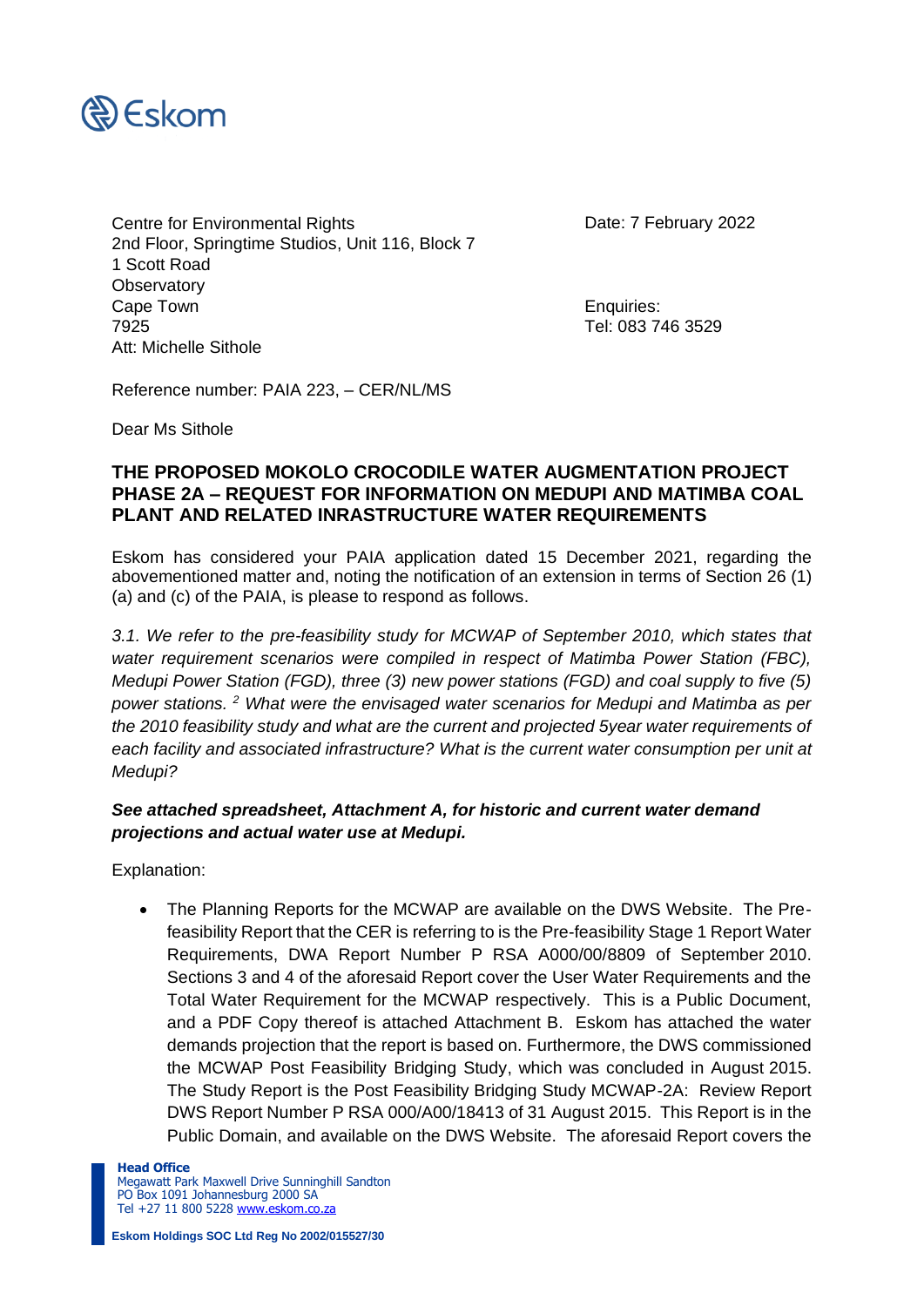Updated Water Demand Projections; Review of the Latest Integrated System Yield Analysis; Review of Water Transfer System Capacity Including Options Analysis, and the Updated Life Cycle Costs Analysis. Sections 4, 5, 6, and 7 cover the Assessment of the Municipal Water Requirements, Irrigation Water Requirements, Industrial Water Requirements, and the Total Water Requirements respectively. This is a Public Document, and a PDF Copy thereof is attached, Attachment C. Based on the recommendations of the Post Feasibility Bridging Study of 2015 the MCWAP-2A is being designed for a transfer capacity of 75 million m<sup>3</sup>/annum. The Post Feasibility Bridging Study also made allowances for retrofit of Flue Gas Desulphurisation (FGD) at Matimba Power Station. Please take note that:

- An updated water demand projection was provided to the DWS in 2021 and is included.
- The water used per month for the current financial year is also included. The nett water used is the total water used for electricity generation and excludes the FGD (at this stage as the FGD system has not been installed). The nett water usage is the function of the number of units on load, the megawatts generated and the reuse of effluent water on-site. The reuse of effluent water on-site reduces the raw water demand. The water consumption per unit relates to demineralized water used per unit and is dependent on megawatts generated per unit. It should be noted that the performance of Medupi units has not yet stabilised and hence a difference in the overall Nett Water Usage and Units demineralized water consumption.

## *3.2 What is Eskom's current expenditure on the MCWAP-2 project, and estimated expenditure on the MCWAP-2 project for the duration of the project and annually?*

The MCWAP-2A is a Department of Water and Sanitation (DWS) Project, and the DWS directed the Trans-Caledon Tunnel Authority (TCTA) to implement the MCWAP-2A on behalf of the DWS. Therefore, all the capital expenditure incurred on the project will be covered by the DWS for the Social Portion (about 10%), and through loans for the Commercial Portion (about 90%) until the MCWAP-2A is commissioned and operational. Thus, there is no Eskom expenditure on the MCWAP-2A currently. Eskom signed a Water Supply Agreement for water from the MCWAP 2A for the Medupi Power Station and the Matimba Power Station, which will require Eskom to pay water tariffs only when the MCWAP-2A is able deliver water to Eskom, which is expected to be in 2027. The water tariffs are determined on the cost to repay the capital for Commercial Portion, which includes the infrastructure, the operating costs and statutory tariffs imposed by the DWS. The estimated system capital tariff from the MCWAP system is R14/m<sup>3</sup>(in 2021 Rand), which Eskom is liable to pay on its licensed volume only when the MCWAP 2 is completed

## *3.3 What is the current status of Eskom's plans to abate sulphur dioxide ("SO2") emissions at Medupi? What technology options are currently being considered for SO2 abatement and what are the water requirements of the proposed SO2 abatement technology options? Do these options require water over and above what is already available in the area?*

Medupi Power Station is designed and constructed to be "Wet Flue Gas Desulphurisation (WFGD) ready". In 2020 Eskom undertook an exercise to review the latest information from the market to establish if there were more cost-effective FGD technologies available than were originally identified. Based on information gathered Eskom will be approaching the market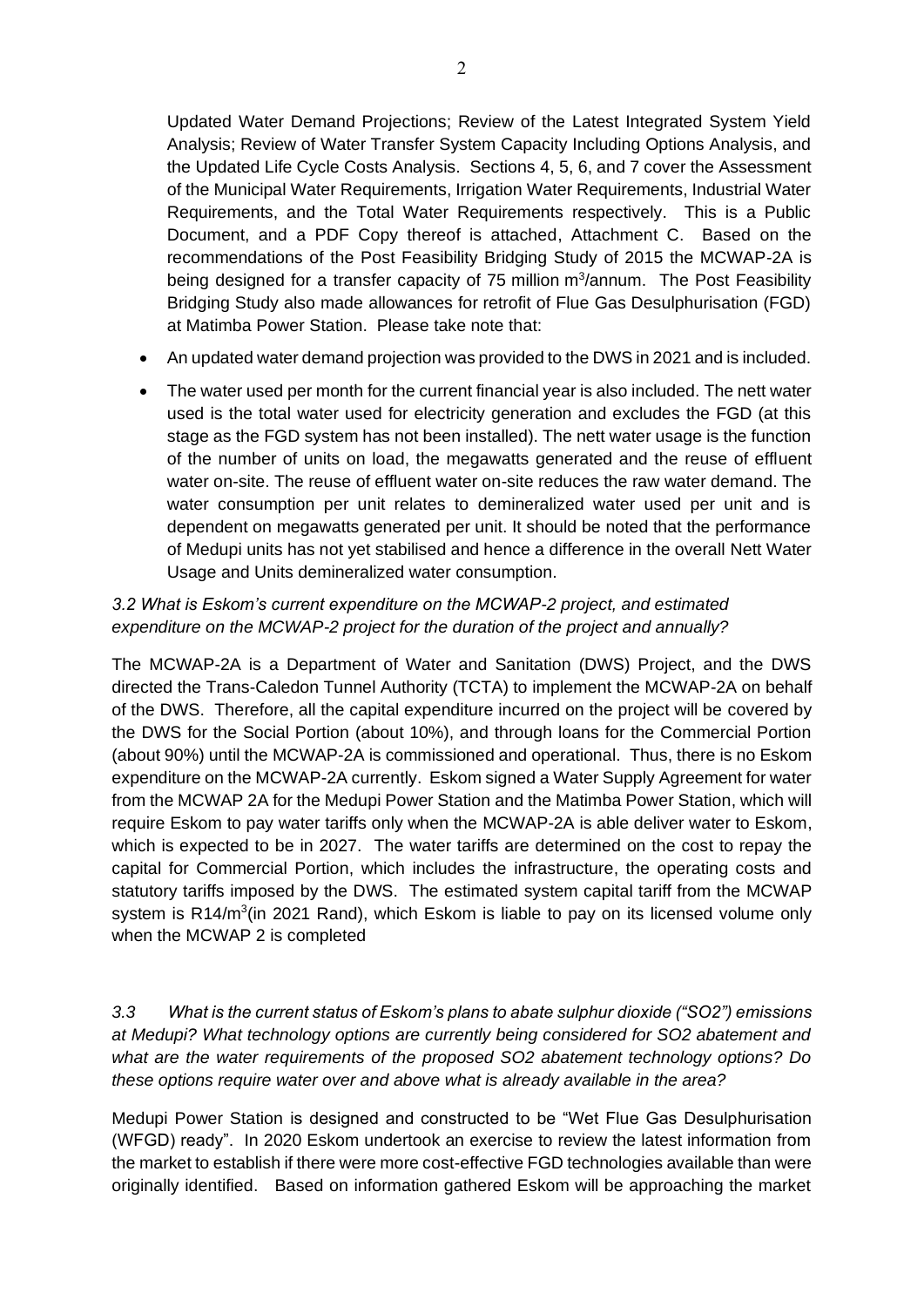again in the 2nd half of 2022 to obtain proposals for the implementation of appropriate technology solutions to meet the technical requirements for SO2 reduction at Medupi. Eskom does not intend to prescribe a technology solution (dry, semi-dry or WFGD) to the market and as such the specific water requirements of the solution have not been determined. In its planning for Medupi Eskom has considered the water requirements for WFGD as a worstcase scenario.

# *3.4. What are the current water supply sources for Medupi and Matimba's operational requirements?*

Matimba and Medupi receive their raw water from the Mokolo Dam Supply System (the MCWAP-1). The Mokolo Dam is, however, stressed and cannot supply the current and growing domestic and industrial, as well as for power generation water demands, at the required assurances of supply, which are 98% for domestic and industrial, and 99.5% for power generation.

## *3.5 Have alternative water sources to MCWAP-2 been considered for Medupi and Matimba? If so what water sources have been considered?*

The DWS is the custodian of all water resources and therefore undertakes specific specialist studies in priority areas to determine what water supply options are available at the required assurance of supply (assurance of supply to Eskom power stations is at 99.5%). The options that were investigated to supply the Lephalale Area in the past included, the current developed water resource being the Mokolo Dam, return flows (direct and indirect re-use) in the area and from the Crocodile River (West), as well as ground water. It was determined that the most technically feasible and long-term sustainable solution is the development of MCWAP-2 to ensure an assurance of supply of 99.5% for the life of both power stations and to mitigate against prolonged drought in the Mokolo River Catchment. The Past DWS Studies include, but are not limited to, the following:

- Mokolo and Crocodile River (West) Water Augmentation Project Feasibility Study, Report Number P RSA A000/00/8109, Department of Water Affairs, September 2010, which is a Public Document, and of which a PDF Copy is attached, Attachment D.
- Post Feasibility Bridging Study, MCWAP-2A: Review Report, Report Number P RSA 000/A00/18413, Department of Water and Sanitation, 31 August 2015. Refer to response to **3.1** above.
- Mokolo River System: Annual Operating Analysis 2011/2012, Report Number P RSA 000/00/14511, Department of Water Affairs, June 2011.
- Limpopo Water Management Area North Reconciliation Strategy 2017, Report Number P WMA 01/000/00/02914/11B, Department of Water and Sanitation, February 2017.
- Hydrogeological Assessment and Aquifer Recharge Potential within the Lephalale (Ellisras) Local Municipality Area, Report Number PWMA 01/A42/00/02209\_01, Department of Water Affairs, 20 January 2010.